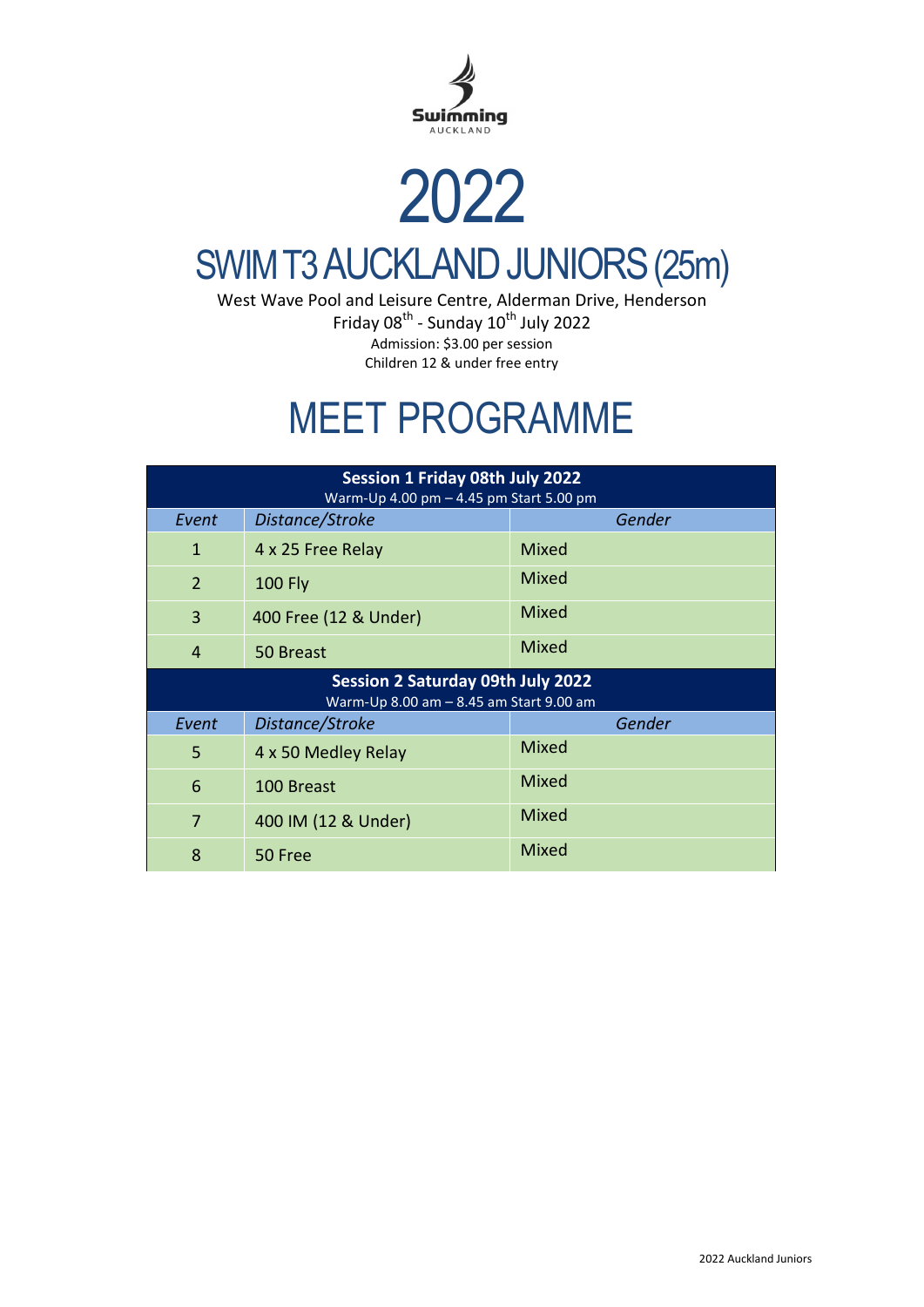

|       | <b>Session 3 Saturday 09th July 2022</b><br>Warm-Up 2.00 pm - 2.45 pm Start 3.00 pm |              |
|-------|-------------------------------------------------------------------------------------|--------------|
| Event | Distance/Stroke                                                                     | Gender       |
| 9     | 50 Free Kick                                                                        | <b>Mixed</b> |
| 10    | 200 Breast                                                                          | <b>Mixed</b> |
| 11    | 100 Back                                                                            | <b>Mixed</b> |
| 12    | 200 Fly (12 & Under)                                                                | <b>Mixed</b> |
| 13    | 100 IM                                                                              | <b>Mixed</b> |
|       | <b>Session 4 Sunday 10th July 2022</b><br>Warm-Up 8.00 am - 8.45 am Start 9.00 am   |              |
| Event | Distance/Stroke                                                                     | Gender       |
| 14    | 4 x 25 Medley Relay                                                                 | <b>Mixed</b> |
| 15    | 200 Free                                                                            | Mixed        |
| 16    | 50 Back                                                                             | Mixed        |
| 17    | 200 IM                                                                              | Mixed        |
|       | Session 5 Sunday 10th July 2022<br>Warm-Up 2. 00 pm - 2.45 pm Start 3.00 pm         |              |
| Event | Distance/Stroke                                                                     | Gender       |
| 18    | 4 x 50 Free Relay                                                                   | <b>Mixed</b> |
| 19    | 100 Free                                                                            | Mixed        |
| 20    | 200 Back                                                                            | Mixed        |
| 21    | <b>50 Fly</b>                                                                       | Mixed        |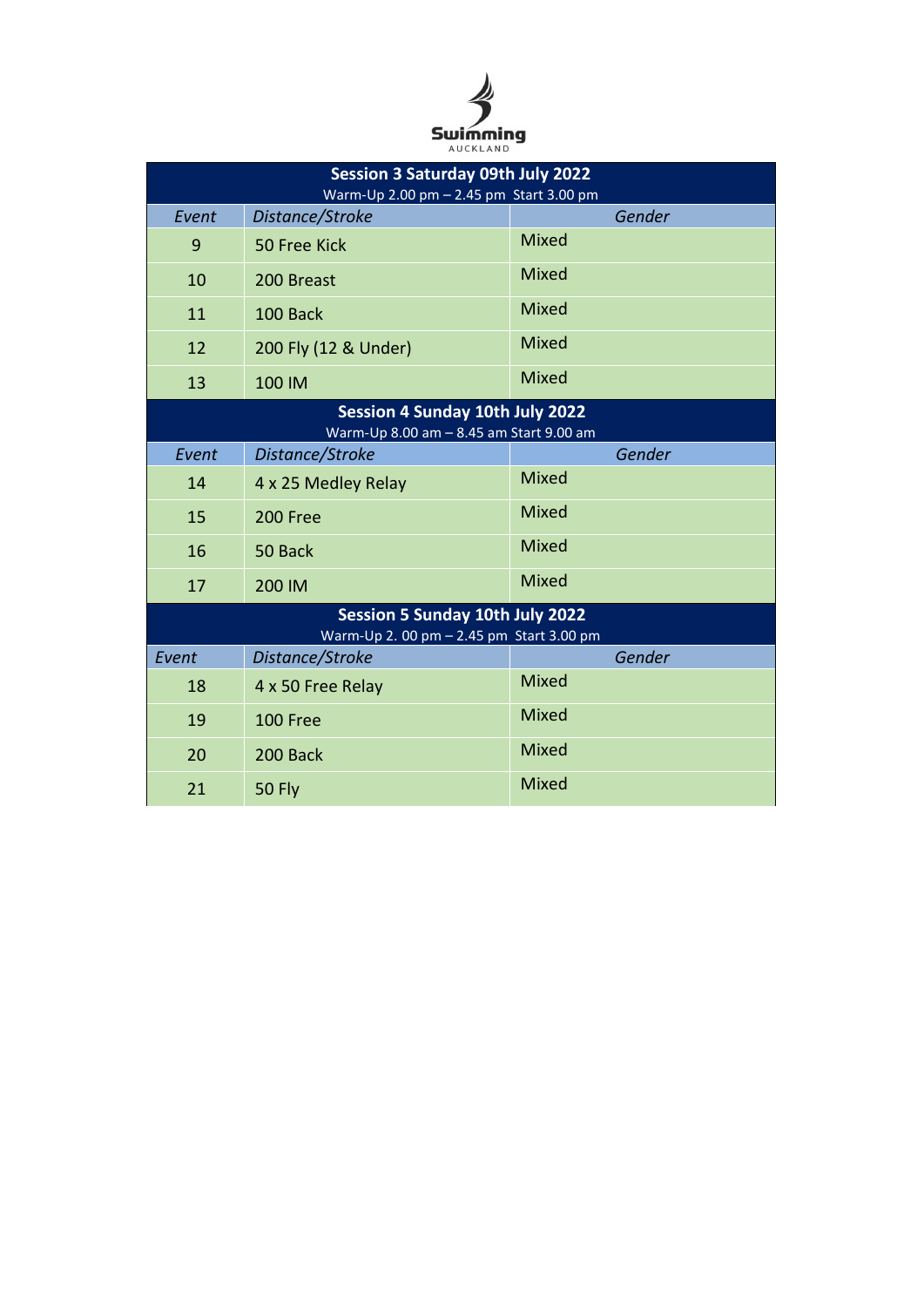

## SC QUALIFYING TIMES

|         | <b>SC Male</b> |         |                |         | <b>SC Female</b> |         |
|---------|----------------|---------|----------------|---------|------------------|---------|
| 12      | 11             | 10/U    | <b>Event</b>   | 10/U    | 11               | 12      |
| 33.50   | 35.50          | 41.00   | 50 Free        | 41.00   | 35.50            | 33.50   |
| 1.12.00 | 1.16.50        | 1.25.00 | 100 Free       | 1.25.00 | 1.16.50          | 1.12.00 |
| 2.38.00 | 2.48.50        | 3.04.50 | 200 Free       | 3.04.50 | 2.48.50          | 2.38.00 |
| 5.25.00 |                |         | 400 Free       |         |                  | 5.25.00 |
| 38.00   | 41.00          | 44.00   | 50 Back        | 44.00   | 41.00            | 38.00   |
| 1.24.00 | 1.29.00        | 1.39.00 | 100 Back       | 1.39.00 | 1.29.00          | 1.24.00 |
| 3.00.00 | 3.06.50        | 3.21.50 | 200 Back       | 3.21.50 | 3.06.50          | 3:00.00 |
| 45.00   | 47.00          | 51.50   | 50 Breast      | 51.50   | 47.00            | 45.50   |
| 1.36.50 | 1.42.00        | 1.52.50 | 100 Breast     | 1.52.50 | 1.42.00          | 1.36.50 |
| 3.28.00 | 3.36.00        | 3.46.00 | 200 Breast     | 3.46.00 | 3.36.00          | 3.28.00 |
| 38.00   | 39.50          | 47.00   | <b>50 Fly</b>  | 47.00   | 39.50            | 38.00   |
| 1.30.00 | 1.38.50        | 1.53.50 | <b>100 Fly</b> | 1.53.50 | 1.38.50          | 1.30.00 |
| 3.15.00 |                |         | <b>200 Fly</b> |         |                  | 3.15.00 |
| 1.24.00 | 1.30.00        | 1.36.00 | 100 IM         | 1.36.00 | 1.30.00          | 1.24.00 |
| 2.58.00 | 3.11.50        | 3.25.50 | 200 IM         | 3.25.50 | 3.11.50          | 2.58.00 |
| 6.15.00 |                |         | 400 IM         |         |                  | 6.15.00 |
|         |                |         | 50 Kick        |         |                  |         |

2022 Auckland Juniors (25m) Age as at 08th July 2022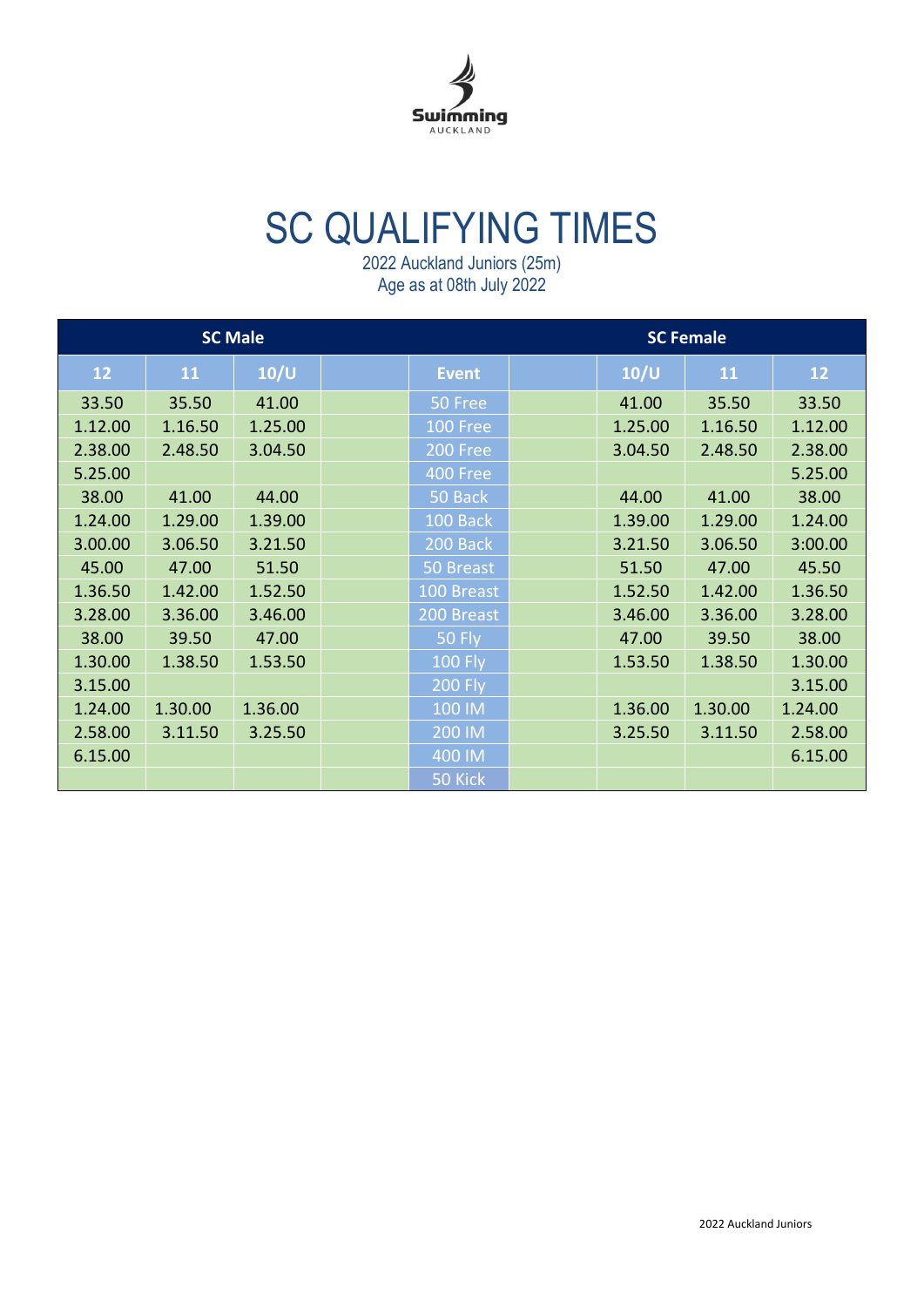

## MEET CONDITIONS & INFORMATION

Swimming Auckland Championships are conducted under SNZ and ASA Regulations with the following conditions and criteria.

| <b>Eligibility:</b>                | Entries are open to all registered competitive swimmers who have achieved the qualifying time.                                                                                                                                                                                                                                                                                                                         |
|------------------------------------|------------------------------------------------------------------------------------------------------------------------------------------------------------------------------------------------------------------------------------------------------------------------------------------------------------------------------------------------------------------------------------------------------------------------|
| <b>Qualifying Period:</b>          | There is no qualifying period.                                                                                                                                                                                                                                                                                                                                                                                         |
| Age:                               | Age as at 08th July 2022. Swimmers to contest their own age group.                                                                                                                                                                                                                                                                                                                                                     |
| <b>Individual Entries:</b>         | Converted times can be used. Except for athletes with a current PARA classification, non-qualifying<br>times (NQT) will not be accepted.                                                                                                                                                                                                                                                                               |
| 400 Free, 400 IM & 200 Fly:        | These are designated 12/U events.                                                                                                                                                                                                                                                                                                                                                                                      |
| 50 <sub>m</sub> Kick:              | Swimmers will be seeded on their 50m Free time.<br>Swimmers must have qualified for the 50m free and entered at least 1 individual stroke event.                                                                                                                                                                                                                                                                       |
| <b>12/U Tech Suit Restriction:</b> | PLEASE NOTE THAT THE ASA TECH SUIT RESTRICTION POLICY APPLIES<br><b>TO ALL 12/U SWIMMERS.</b>                                                                                                                                                                                                                                                                                                                          |
|                                    | If in doubt please get your Team Manager to check with the Technical Director                                                                                                                                                                                                                                                                                                                                          |
|                                    | <b>BEFORE the start of the session.</b>                                                                                                                                                                                                                                                                                                                                                                                |
| <b>Closing Date:</b>               | Closing date Monday 27th June 2022 at 11.59pm.                                                                                                                                                                                                                                                                                                                                                                         |
|                                    | LATE ENTRIES WILL ONLY BE ACCEPTED IN ACCORDANCE WITH ASA RULE R7.6.2. The fee<br>for a late entry shall be \$50 per entry. No late entries will be accepted in the Control Room without<br>payment of the correct fee.                                                                                                                                                                                                |
| <b>Entries:</b>                    | Entries to be entered directly into the SNZ Database.                                                                                                                                                                                                                                                                                                                                                                  |
| <b>Entry Fees:</b>                 | Individual Entries:<br>Harlequins Zone Registered Swimmers \$12.00 per entry incl. GST.<br>Non HZ Registered Swimmers \$14.00 per entry incl. GST.                                                                                                                                                                                                                                                                     |
|                                    | Relay Entries:<br>Harlequins Zone Registered Clubs \$20.00 per entry incl. GST.<br>Non HZ Registered Clubs \$25.00 per entry incl. GST.                                                                                                                                                                                                                                                                                |
|                                    | Payment to be made via credit/debit card at time of entry.                                                                                                                                                                                                                                                                                                                                                             |
|                                    | Payment by clubs:<br><b>Direct Credit</b><br>Account number 12-3011-0757520-00<br>Ref: ASA Juniors<br>Code: Please use club abbreviation e.g. AKLME                                                                                                                                                                                                                                                                    |
| <b>Withdrawals:</b>                | NO REFUNDS for any withdrawals (including medical) will be given once entries have closed.<br>All withdrawals for Session 1 are to be received at the Auckland Swimming office by 9am Friday<br>08th July 2022. Withdrawals for Sessions 2-5 must be into the AOD control room within by the end<br>of the preceding session or emailed to akswim01@gmail.com. The same time frames apply to all<br>email withdrawals. |
| Penalties: R8.10.2                 | A Penalty Fee of \$25 per event will be charged for late or non-withdrawals regardless of<br>circumstance (including medical).                                                                                                                                                                                                                                                                                         |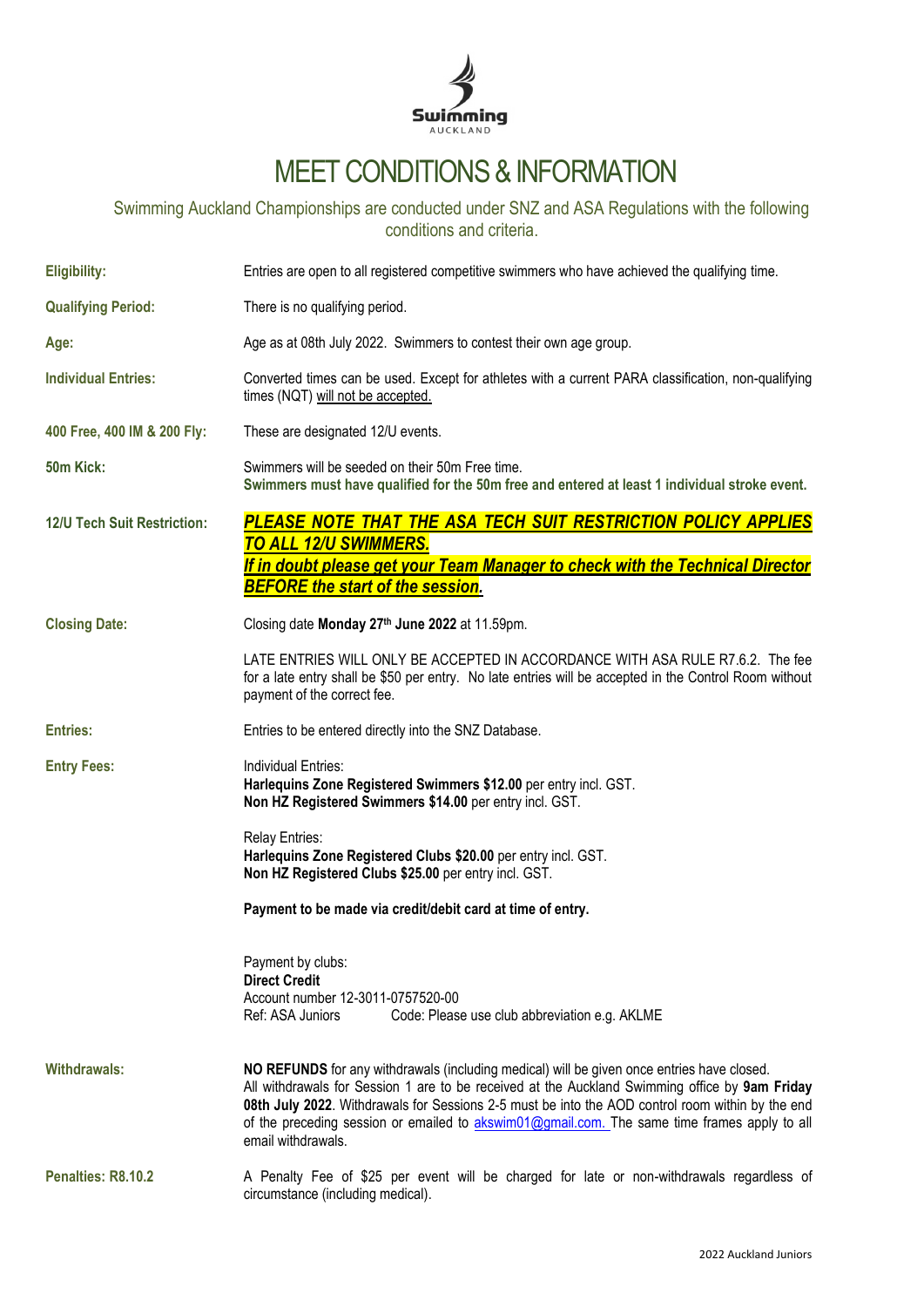

| <b>Protests:</b>                                     | Protest fee = \$100. Payable upon submission of correctly completed protest form.                                                                                                                                                                                                                                                                                                                                                                                                                                                                                           |
|------------------------------------------------------|-----------------------------------------------------------------------------------------------------------------------------------------------------------------------------------------------------------------------------------------------------------------------------------------------------------------------------------------------------------------------------------------------------------------------------------------------------------------------------------------------------------------------------------------------------------------------------|
| <b>Athletes with a Disability:</b>                   | The ASA has a "mainstreaming" policy relating to athletes with a disability. Athletes who hold a Para<br>Classification are eligible to participate in this programme and will be seeded amongst able-bodied<br>athletes on the basis of entry times. It is the responsibility of the athlete with a disability (or their<br>Team Manager) to inform the Referee before they swim of their IPC Classification and to supply the<br>Referee with their IPC Classification Card. The Referee will use their best efforts to judge the swim<br>under the applicable IPC Rules. |
| <b>Mixed Timed Finals:</b>                           | All events are mixed gender and swum as timed finals. They will be swum Slowest to Fastest.                                                                                                                                                                                                                                                                                                                                                                                                                                                                                 |
| <b>Relays:</b>                                       | All Relays are 12/U. Teams can be composed of any mix of gender.                                                                                                                                                                                                                                                                                                                                                                                                                                                                                                            |
| Starts:                                              | All events will be swum as 'Over the Top' starts and the FINA One Start Rule (SW 4.4) will apply.                                                                                                                                                                                                                                                                                                                                                                                                                                                                           |
| <b>Marshalling:</b>                                  | This is a self-marshalling event. Team managers and swimmers are responsible for ensuring they<br>are prepared behind the starting blocks at the start of the preceding race. No races will be delayed if<br>swimmers fail to appear for their event.                                                                                                                                                                                                                                                                                                                       |
| <b>Pool Deck:</b>                                    | All swimmers must display an ASA accreditation card.<br>All Team Managers must be on the SNZ Database and Police vetted.<br>Officials must wear their ASA Officials shirt or an ASA accreditation card and be police vetted.<br>Coaches must display their NZSCAT accreditation.<br>No access to the poolside area will be permitted without valid accreditation.                                                                                                                                                                                                           |
| <b>Warm-up Supervision:</b>                          | It is an ASA requirement that all swimmers are supervised during warm-up by an NZSCAT<br>accredited coach. This is to ensure the Health and Safety of all swimmers during what can be<br>a chaotic time. If your coach is not attending the meet then you need to arrange a coach from<br>another club to supervise your swimmers during warm-up. Parents / Team managers are not                                                                                                                                                                                           |
|                                                      | permitted to supervise swimmers during warm-up.                                                                                                                                                                                                                                                                                                                                                                                                                                                                                                                             |
| <b>Medals:</b>                                       | Medals will be awarded to the top three Auckland place-getters in each event by gender and age<br>group.                                                                                                                                                                                                                                                                                                                                                                                                                                                                    |
|                                                      | 10/U, 11, 12. A maximum of two visitor medals will be awarded in each age-group, in each event if<br>finishing in the top three places.                                                                                                                                                                                                                                                                                                                                                                                                                                     |
|                                                      | *Exceptions: Mixed 12/under 400 Free, 400 IM and 200m Fly are designated 12 & under events.<br>Only one set of medals per gender (plus visitor medals as appropriate) will be issued.                                                                                                                                                                                                                                                                                                                                                                                       |
|                                                      | Relays are 12/U and only one set of medals per event (plus visitor medals as appropriate) will be<br>issued.                                                                                                                                                                                                                                                                                                                                                                                                                                                                |
|                                                      | Free Kick top three place getters will be awarded Swim T3 Vouchers.                                                                                                                                                                                                                                                                                                                                                                                                                                                                                                         |
| <b>Trophies:</b>                                     | Hallyburton Johnson Shield:<br>Accumulated points from Age Group Individual Championships                                                                                                                                                                                                                                                                                                                                                                                                                                                                                   |
|                                                      | Age Group Events Points: 9, 7, 6, 5, 4, 3, 2, 1                                                                                                                                                                                                                                                                                                                                                                                                                                                                                                                             |
| <b>Child and Member</b><br><b>Protection Policy:</b> | SNZ operates a Member Protection Policy.                                                                                                                                                                                                                                                                                                                                                                                                                                                                                                                                    |
|                                                      | All participants in this meet agree to be bound by the conditions of those protocols as a condition of<br>entry.                                                                                                                                                                                                                                                                                                                                                                                                                                                            |